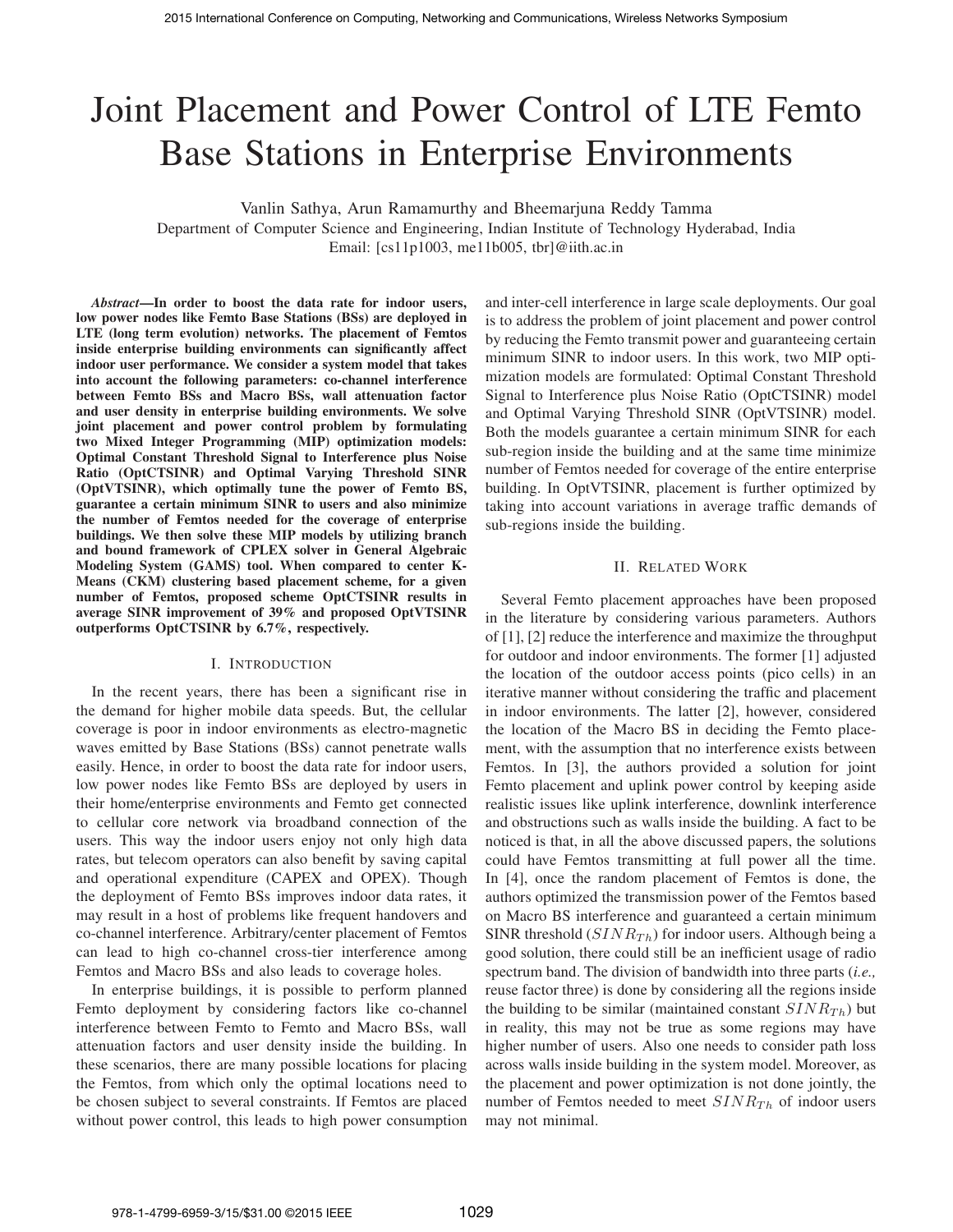In [5], the Femtos are first placed optimally inside the building and then power of Femto BS is tuned dynamically based on users presence in Macro and Femto cell areas. Unlike in [4], [5], in this work, we perform joint Femto placement and power control to reduce the deployment cost by minimizing the Femto count for enterprise deployments and reduce the interference and power consumption from Femto side. In this work, we study how the optimal placement of Femtos can be achieved by assuming reuse one and considering the user density, the interference among Femtos and Macro BSs and building obstructions for maintaining a certain minimum downlink SINR at all the sub-regions of the enterprise buildings.

# III. PROPOSED WORK

## *A. System Model*

This work considers an LTE HetNet system comprising of Macro BSs deployed in outdoor environment and Femto BSs deployed inside the enterprise office building. The Femtos and Macro BSs are assumed to operate in the same frequency band (*i.e.,* reuse one) in LTE HetNet and therefore may experience high co-channel interference. Table I shows the set of notations used in this work.

TABLE I GLOSSARY

| <b>Notation</b>  | <b>Definition</b>                                                                                                   |
|------------------|---------------------------------------------------------------------------------------------------------------------|
| $\overline{S}$   | Set of all sub-regions inside the building                                                                          |
| $w_a$            | 1 if Femto is placed at sub-region a, zero otherwise                                                                |
| $y_{ja}$         | 1 if $i^{th}$ sub-region of the building is associated with the<br>Femto located at sub-region $a$ , zero otherwise |
| $g_{ja}$         | Channel gain between sub-regions $j$ and $a$                                                                        |
| $q_i$            | User Occupant probability in sub-region j                                                                           |
| $\boldsymbol{M}$ | Set of all Macro BSs                                                                                                |
| $p_a$            | Normalized transmit power of Femto BS a, $0 \leq p_a \leq 1$                                                        |

Let us consider a single-floor building having dimensions of  $L \times W \times H$ , where L, W and H are respectively the length, breadth and height of the building, for indoor Femto BSs deployment. The building floor is further divided by walls into several rooms as shown in Fig. 1(a). For the purpose of the study, each room is further divided logically into smaller subregions of length  $\delta_x$  and width  $\delta_y$ , which have been indexed as shown in Fig. 1(a). Walls have been depicted by thick lines and sub-regions by the small squares in the building grid. Since the size of sub-region is much smaller compared to the building size, it is assumed that inside every sub-region, the SINR remains constant and also that in the enterprise office environments,  $q_i$  (refer Table I) remains constant in any given sub-region which is quite true during business hours. It is also assumed that  $q_i$  can be used to infer users' traffic demands. The variation of  $q_i$  inside the building can be addressed by dynamic adjustment of Femto transmit power [5] but this is beyond the scope of our work.

The path loss (PL) from the Macro BS (MBS) to an indoor user (IU) is given in Eqn  $(1)$  [4]:

$$
PL_{Maccro} = 40 \log_{10} \frac{d}{1000} + 30 \log_{10} f + 49 + n\sigma \qquad (1)
$$



Fig. 1. **(a)** Aerial view of floor area inside the building. **(b)** Feasibility domain for OptVTSINR.

where,  $n$  is the number of walls in between MBS and IU,  $f$ is the center frequency of MBS and  $\sigma$  is the penetration loss. The PL from Femto BS (FBS) to IU is given in Eqn (2) [4]:

$$
PL_{Femto} = 37 + 30\log_{10}d + n\sigma + 18.3k^{\frac{(k+2)}{(k+1)-0.46}} \tag{2}
$$

where,  $k$  is the number of floors in the path between transmitter and receiver and  $d$  is the euclidean distance of the sub-region of IU from Femto BS in meters. These two PL models are used, in this work, for calculating the channel gain between users and various BSs with considering the effects of antenna gain.

## *B. Joint Placement and Power Control Formulation*

To address the joint Femto placement and power control problem, two optimization models using MIP are formulated. By solving the MIP formulations, the following questions can be answered:

- What is the minimum number of Femtos and their transmission power levels to maintain  $SINR_{Th}$  in each sub-region of the building?.
- What is the optimal locations of Femtos inside the building?.
- The Femto to which IUs in any given sub-region have to be associated with?.

One of the goals is to minimize the total number of Femtos deployed, which is expressed by Eqn (3).

$$
\min \sum_{a \in S} w_a \tag{3}
$$

Assuming that each sub-region is allowed to associate with only one Femto BS (refer Eqn (4)) inside the building, we get:

$$
\sum_{a \in S} y_{ja} = 1 \qquad \forall j \in S \tag{4}
$$

$$
y_{ja} - w_a \le 0 \qquad \forall j, a \in S \tag{5}
$$

An user placed in a sub-region can never connect to a subregion where there is no Femto. This is captured by constraint given in Eqn (5). Above two constraints ensure that every sub-region is connected to only one Femto BS.  $P_{max}$  be the maximum power of the Femto BS. The normalized power  $p_a$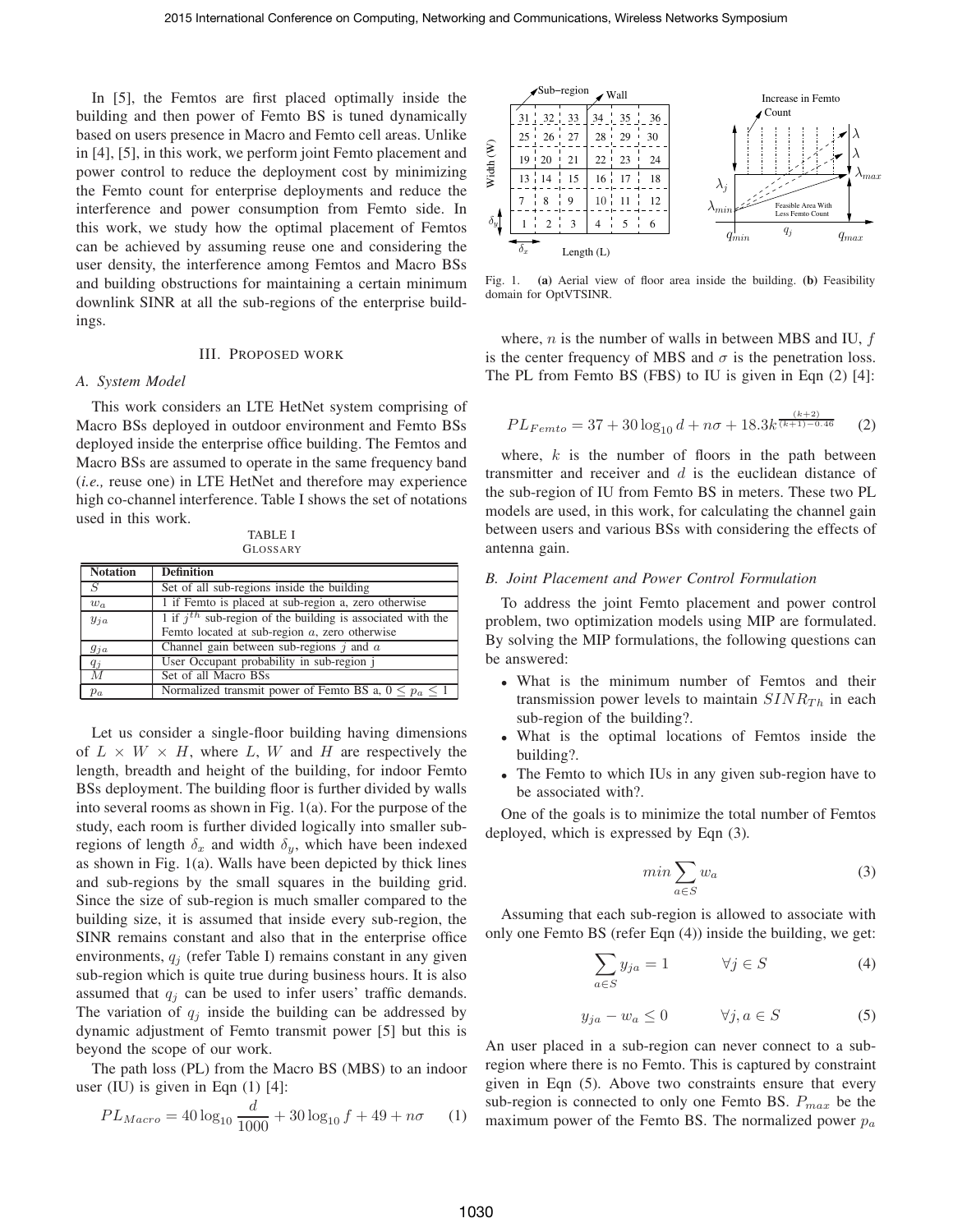value ranges from 0 to 1 ( $0 \leq p_a \leq 1$ ) and is 0 if  $w_a$  is 0 which is expressed in Eqn (6). Once the model is solved, the actual power of Femto BS at location  $a$  is determined by  $p_a * P_{max}.$ 

$$
p_a \le w_a \qquad \qquad \forall a \in S \tag{6}
$$

Another constraint is needed on SINR. Based on this constraint, two models have been considered: Constant  $SINR_{Th}$  and Varying  $SINR_{Th}$ .

*1) Constant Threshold SINR based MIP Model:* In this MIP formulation, Optimal Constant Threshold SINR (OptCTSINR), a certain minimum  $SINR_{Th}$  (i.e., $\lambda$ ) is guaranteed for all sub-regions of the building. SINR received by a particular sub-region  $i$  from the Femto located at subregion  $a$ , is given by the L.H.S. of Eqn  $(7)$ . To guarantee coverage, SINR of sub-regions must be maintained above the predefined threshold  $\lambda$ , given in Eqn (7):

$$
\frac{\operatorname{Inf} * (1 - y_{ja}) + g_{ja} P_{Max} p_a}{N_o + \sum_{b \in S \setminus a} g_{jb} P_{Max} p_b + \sum_{e \in M} g'_{je} P_{Max} e} \ge \lambda \quad \forall j, a \in S
$$
\n
$$
(7)
$$

In Eqn  $(7)$ , Inf is a virtual infinite value [4] (a very large value like 10<sup>6</sup>). The reason for using  $Inf * (1 - y_{ja})$  is that if  $y_{ja} = 0$  then  $Inf * (1 - y_{ja})$  becomes a large value and the expression can be ignored safely. Without the virtual infinite value, Eqn (7) tries to ensure that all the Femtos meet  $SINR_{Th}$  constraint for any given sub-region. Then MIP will always be infeasible if the virtual infinite value is not used, as not all Femtos can meet  $SINR_{Th}$  constraint for any given sub-region. Eqn (7) can be re-written as follows:

$$
Inf * (1 - y_{ja}) + g_{ja} P_{Max} p_a \ge
$$
  

$$
(\lambda N_o + \sum_{b \in S \setminus a} g_{jb} P_{Max} p_b \lambda + \sum_{e \in M} g'_{je} P_{Maxro} \lambda) \quad \forall j, a \in S
$$
  
(8)

 $g'_{je}$  and  $g_{ja}$  are the channel gains from Macro and Femto calculated using Eqn (1) and Eqn (2), respectively and  $P_{Macco}$  is the power of Macro BS. Finally, the OptCTSINR approach is formulated as follows,

$$
min \sum_{a \in S} w_a
$$
, S.t. (4), (5), (6) (8).

*2) Varying Threshold SINR based MIP Model:* This MIP formulation, Optimal Varying Threshold SINR (OptVTSINR), not only satisfies  $SINR_{Th}$  constraint for the sub-regions but also varies  $SINR_{Th}$  for different sub-regions according to their user occupant probabilities. Sub-regions having higher value of occupant probabilities  $(q_i)$  need more capacity as it is assumed that traffic demand in sub-region  $j$  is directly proportional to  $q_j$  and therefore  $\lambda_j$  is increased for such subregions, as given in Eqn (9).

$$
\frac{\operatorname{Inf} * (1 - y_{ja}) + g_{ja} P_{Max} p_a}{N_o + \sum_{b \in S \setminus a} g_{jb} p_{Max} p_b + \sum_{e \in M} g'_{je} P_{Maxro}} \ge \lambda_j \quad \forall j, a \in S
$$
\n(9)

Here,  $\lambda_j$  is the  $SINR_{Th}$  at the sub-region j and it is defined in Eqn (10).

$$
\lambda_j = \frac{(q_j - q_{min})(\lambda_{max} - \lambda_{min})}{(q_{max} - q_{min})} + \lambda_{min}
$$
 (10)

Here,  $q_{min}$  represents the minimum occupant probability,  $q_{max}$  represents maximum occupant probability,  $\lambda_{min}$  represents the  $SINR_{Th}$  at  $q_{min}$  region and  $\lambda_{max}$  represents the  $SINR_{Th}$  at  $q_{max}$  region. In OptVTSINR scheme,  $\lambda_{min}$  is set to  $\lambda$  (SINR<sub>Th</sub> which was used in case of OptCTSINR model). The computation is started with an initial guess value for  $\lambda_{max}$ . After solving the MIP model, if the Femto count increases more than that was obtained from solving OptCTSINR then it is iterated by reducing  $\lambda_{max}$  till the same Femto count is achieved as illustrated in Fig. 1 (b). Eqn (9) can be re-written as follows.

$$
Inf * (1 - y_{ja}) + g_{ja}P_{Max}p_a \ge
$$
  

$$
(\lambda_j N_o + \sum_{b \in S \setminus a} g_{jb}P_{Max}p_b \lambda_j + \sum_{e \in M} g'_{je}P_{Maxro} \lambda_j) \quad \forall j, a \in S
$$
  
(11)

Finally, the OptVT SINR model is formulated as follows,

$$
min \sum_{a \in S} w_a
$$
, S.t. (4), (5), (6) (11).

In OptCTSINR model, each sub-region inside the building is assumed to be independent of other sub-regions so the probability of placing Femtos in each sub-region is equal but that is not the case with OptVTSINR where the probability of placing Femtos in high user occupant sub-regions is higher. Higher occupant probability sub-regions get higher  $SINR_{Th}$ . Hence, we would expect higher average SINR for users in OptVTSINR compared to OptCTSINR.

#### IV. EXPERIMENTAL SETUP AND NUMERICAL RESULTS

The system model described in Section III-A is simulated using MATLAB with the simulation parameters described below. For the simulation a single-floor building of dimensions  $48m \times 48m \times 3m$  is considered. Inside the building, rooms have different dimensions. Every room is further divided into sub-regions, having dimensions of  $4m \times 4m \times 3m$ . In all, 144 sub-regions are present inside the building. Fig. 2 shows the average user occupant probability distribution (Blue color represents low user occupancy, similarly yellow and brown color represents medium and high occupant probability, respectively) for the building considered. For performance evaluation, an LTE HetNet system having one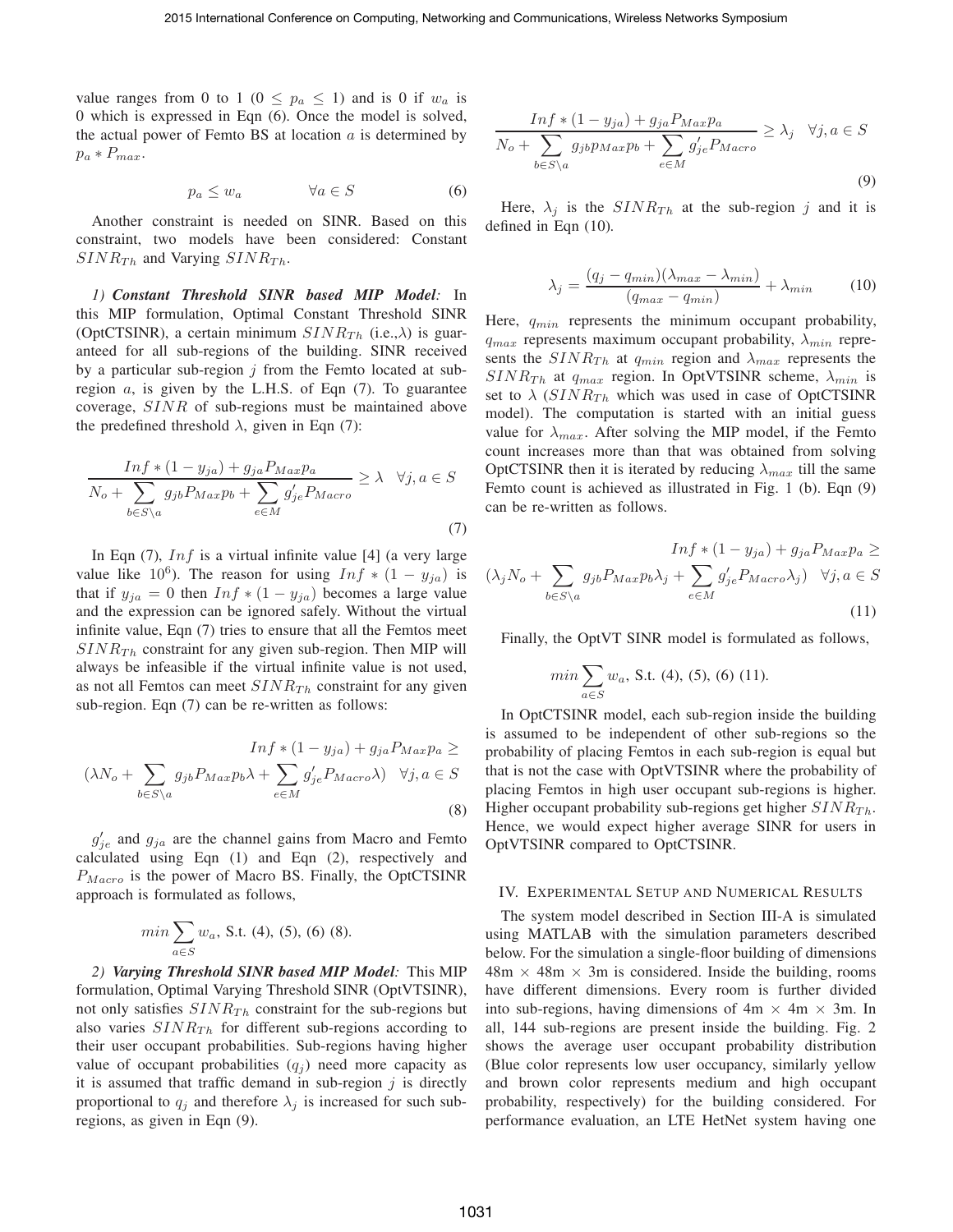

Fig. 2. User Occupant probability distribution inside the building



Fig. 3. Femto sub-region association for OptCTSINR (-2 dB)



Fig. 4. Femto sub-region association for OptVTSINR (-2 to +1 dB)

Macro BS with height as 30m is considered. The Macro BS is configured to transmit always at 46 dBm and Femto BSs can vary their transmit power in the range (0, 23] dBm. The shortest distance between building and Macro is 300 m [6] (diagonally from the center of sub-region 1). We assumed that the antenna gain for Macro and Femtos are 20 dBi and 2 dBi, respectively. Femtos are allowed to be fixed only to the ceiling of the rooms and the minimum number of Femtos with their optimal co-ordinates and corresponding sub-region indices with power values are given by GAMS CPLEX solver [7].

**OptCTSINR** (-2 **dB**  $SINR_{Th}$ ): Fig. 3 shows the Femto serving areas with color coding. The MIP solver for OptCTSINR (-2 dB  $SINR_{Th}$ ) model gave five Femtos as the minimum to achieve the constant threshold in each sub-region. Fig. 5 shows the SINR received by each of the sub-regions and the dark brown regions  $(A1, B1, C1, D1,$ <sup>E</sup>1) represent the Femto locations. In joint placement and power control method, each Femto  $(A1= 0.0319W, B1=$ 0.0902W, <sup>C</sup>1= 0.0862W, <sup>D</sup>1= 0.0634W, <sup>E</sup>1=0.0862W) is transmitting with different power to maintain  $SINR_{Th}$  of -2 dB. The users in sub-regions represented by  $(A1, B1, C1,$ <sup>D</sup>1, <sup>E</sup>1) enjoy the highest SINR as the Femtos are placed there. The users in sub-regions represented by  $F1$  experience comparatively lesser SINR due to increase in distance from their associated Femtos (refer Fig. 3). The users in rooms R1, R4, R6, R11, R12, R14, R15 get approximately -2 dB SINR. This greater decrease in SINR is owing to the fact that the serving Femto (refer Fig. 3) is separated from the user by a wall. Certain sub-regions represented by <sup>I</sup>1 are colored light green have stronger signals even though the Femto is placed closer to the wall. But that is not the case in region <sup>J</sup>1 because the Femtos placed in the sub-region <sup>E</sup>1 and <sup>C</sup>1 are very close to each other and also the signal from Femto crossing only one wall so there will be a chance of interference between the Femtos. This in turn reduced the SINR value in region <sup>J</sup>1.

**OptVTSINR** (-2 to +1 dB  $SINR_{Th}$ ): Fig. 4 shows the five Femto serving areas. In OptCTSINR, we maintained a constant  $SINR_{Th}$  (i.e -2 dB  $SINR_{Th}$ ) in all sub-regions.

But, in real scenarios, some sub-regions need high  $SINR_{Th}$ to meet the traffic demand. Our goal in OptVTSINR is to boost the average SINR with the same required count of Femtos as in OptCTSINR where the traffic demand is high. In OptVTSINR,  $\lambda_{min}$  is fixed (-2 dB  $SINR_{Th}$ ). The computation is started with an initial guess value for  $\lambda_{max}$ and then the MIP model is solved. If the number of Femtos required is more than 5 then  $\lambda_{max}$  value is iteratively reduced till the same Femto count (i.e., 5) is achieved. By doing so the system was able to achieve +1 dB  $SINR_{Th}$  for certain sub-regions with same Femtos count as in OptCTSINR. In Fig. 6, the sub-regions represented by <sup>A</sup>2, <sup>B</sup>2, <sup>C</sup>2, <sup>D</sup>2, <sup>E</sup>2 have higher SINR as the Femtos have been placed there and the Femtos are transmitting with  $(A2= 0.0967W, B2=$ 0.033W,  $C2 = 0.085W$ ,  $D2 = 0.0529W$ ,  $E2 = 0.055W$ ). If we observe Figs. 2 and 6, the sub-region with high  $q_i$  are getting high SINR.

In order to study the dependence of reception of SINR by the users in different sub-regions on the location of Femtos in the building, the following center placement scheme is considered for comparison against proposed placement schemes: Center k-Means (CKM) Placement: The co-ordinates of the every center sub-region are given as the input. By  $K$ -Means clustering algorithm [8], the required number of clusters are formed using these coordinates. The Femtos are then placed at centroid of each cluster. In order to compare its performance with the OptVTSINR and OptCTSINR models of Femto placement, five clusters are considered in this case. Again using K-Means algorithm, five clusters are formed and the results are compared with OptCTSINR and OptVTSINR. Fig. 7 shows the SINR CDF in terms of users with SINR for various placement schemes (CKM, OptCT, OptVT). Compared to CKM placement, OptCTSINR placement scheme provides better average SINR with the improvement as 39% and OptVTSINR outperforms OptCTSINR by 6.7%. In CKM placement 15% of users inside the building have SINR less than -5 dB as shown in Fig. 7, and hence they are not able to transmit any data [9]. In OptCTSINR (- 2 dB  $SINR_{Th}$ , 14% of the users achieves less than +1 dB as a minimum  $SINR_{Th}$  but in OptVTSINR (-2 to +1 dB  $SINR_{Th}$ ) 7% of the users achieves less than +1 dB as shown